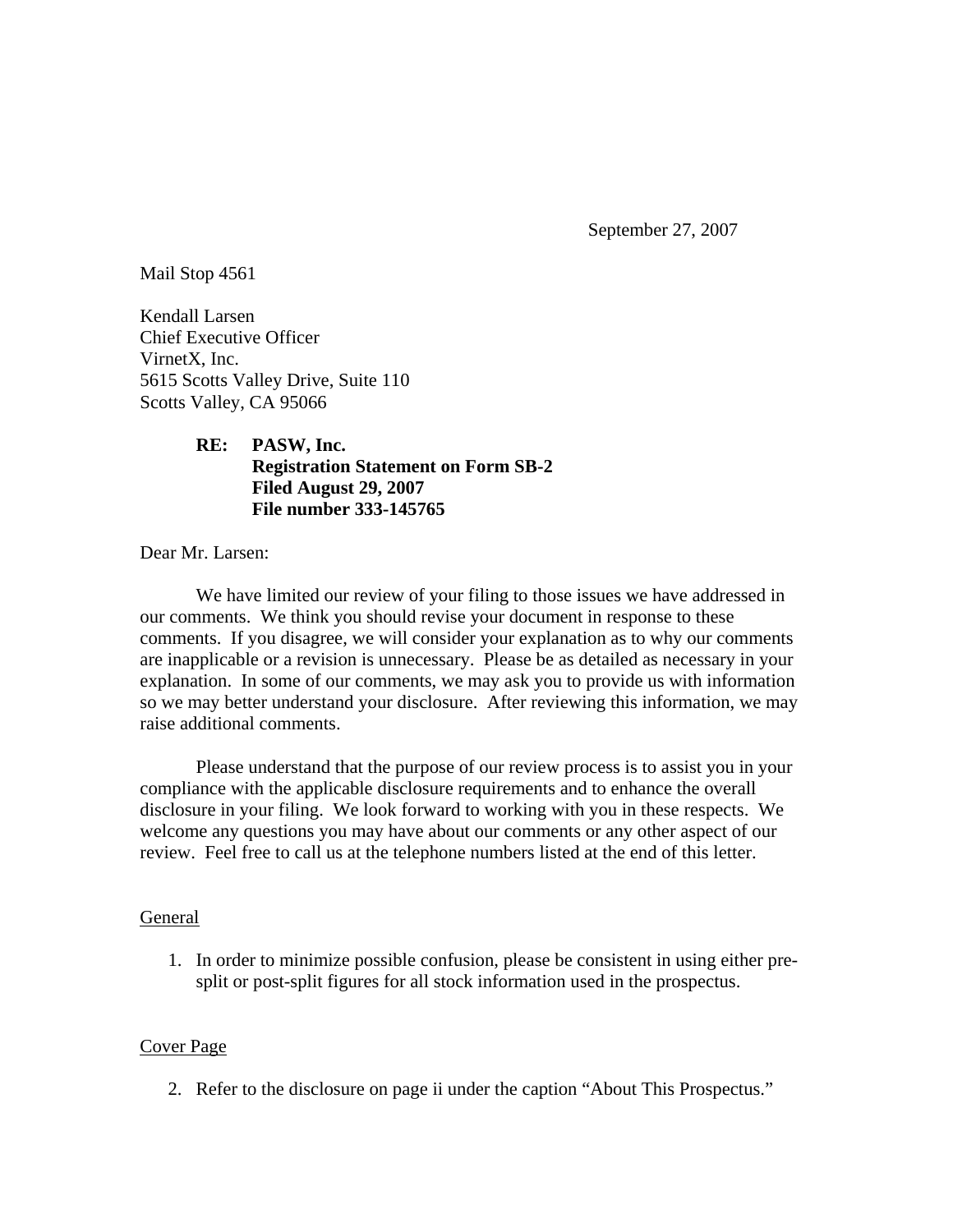Kendall Larsen PASW, Inc. September 27, 2007 Page 2 of 5

> Remove or relocate this disclosure to a section of the prospectus that is not subject to Rule 421(d). With respect to the disclosure in the second full paragraph, you should advise dealers of their prospectus delivery obligation on the outside back cover page in accordance with Item 502 of Regulation S-B. Please ensure that the Prospectus Summary immediately follows the Table of Contents.

### Forward-Looking Statements, page 14

3. Refer to the statement that the prospectus includes forward looking statements "within the meaning of" Section 27A of the Securities Act and Section 21E of the Securities Exchange Act of 1934. Please be advised that Section  $27A(b)(1)(C)$  of the Securities Act and Section 21E(b)(1)(C) of the Securities Exchange Act expressly state that the safe harbor for forward looking statements does not apply to statements made by companies that issue penny stock. Also, as appropriate, revise the disclosure contained in the second full risk factor on page 12, which indicates that you believe the penny stock rules are not applicable to your securities.

## Management's Discussion and Analysis of Financial Condition and Results of Operations, page 16

#### Liquidity and Capital Resources, page 19

- 4. Please expand this discussion to address: (i) any known trends, events or uncertainties that have or are reasonably likely to have a material impact on your short-term or long-term liquidity; (ii) internal and external sources of liquidity; (iii) any material commitments for capital expenditures and the expected sources of funds for such expenditures. Refer to Items 303(b)(i)-(iii) of Regulation S-B.
- 5. Revise to state clearly whether your current and available capital resources are sufficient to fund planned operations for a period of not less than twelve months from the date of the prospectus. To the extent you do not have sufficient resources to fund planned operations for the 12-month period, state the estimated deficiency in dollar terms and discuss how you plan to address the deficiency. In discussing your expected liquidity needs, please state the extent to which you are currently using funds in your operations on a monthly basis, and indicate whether the expected rate at which capital is used in operations over the 12 month period will vary from that amount, by how much and why. In preparing this disclosure, consider the extent to which your current liabilities exceed current assets and explain how your need to discharge current liabilities within the twelve months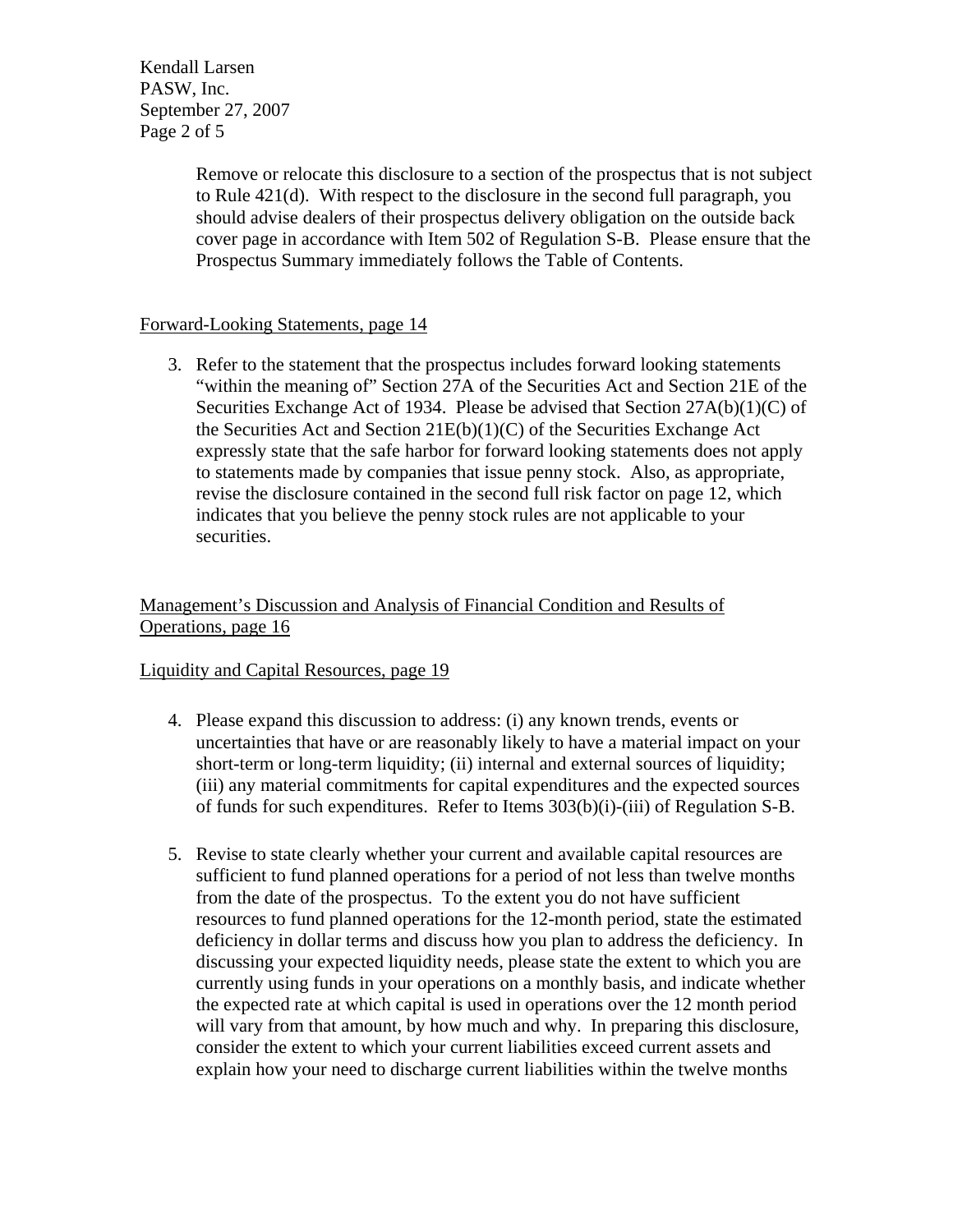Kendall Larsen PASW, Inc. September 27, 2007 Page 3 of 5

> will impact the rate at which you use funds in operations and your need for capital.

## Selling Security Holders, page SS-3

- 6. Please disclose any affiliations or relationships that the selling security holders have or had with PASW, VirnetX, or any of their affiliates within the past three years.
- 7. With respect to the shares to be offered for resale by all of the selling security holders who are legal entities, please disclose the individual or individuals who exercise the voting and dispositive powers. Refer to Interp. I.60 of Telephone Interp. Manual (July 1997) and Interp.4S of Reg. S-K section of 3/99 Supp. to Manual.
- 8. Tell us whether any of the selling security holders are registered broker-dealers or affiliates of registered broker-dealers. Be advised that all selling security holders who are registered broker-dealers or affiliates of broker-dealers who did not receive their securities as compensation for investment banking or similar services should be identified as underwriters.

# Exhibit 5.1

9. We will review the legality opinion upon filing and, if appropriate, we may issue comments on its substance.

# Undertakings, page II-4

10. Please provide the undertakings required by Item  $512(g)$  of Regulation S-B, as applicable. If you intend to rely on Rule 430C, please provide the undertaking contained in Item  $512(g)(2)$ . If you intend to rely on Rule 430B, please provide the undertaking contained in Item  $512(g)(1)$ .

As appropriate, please amend your registration statement in response to these comments. You may wish to provide us with marked copies of the amendment to expedite our review. Please furnish a cover letter with your amendment that keys your responses to our comments and provides any requested information. Detailed cover letters greatly facilitate our review. Please understand that we may have additional comments after reviewing your amendment and responses to our comments.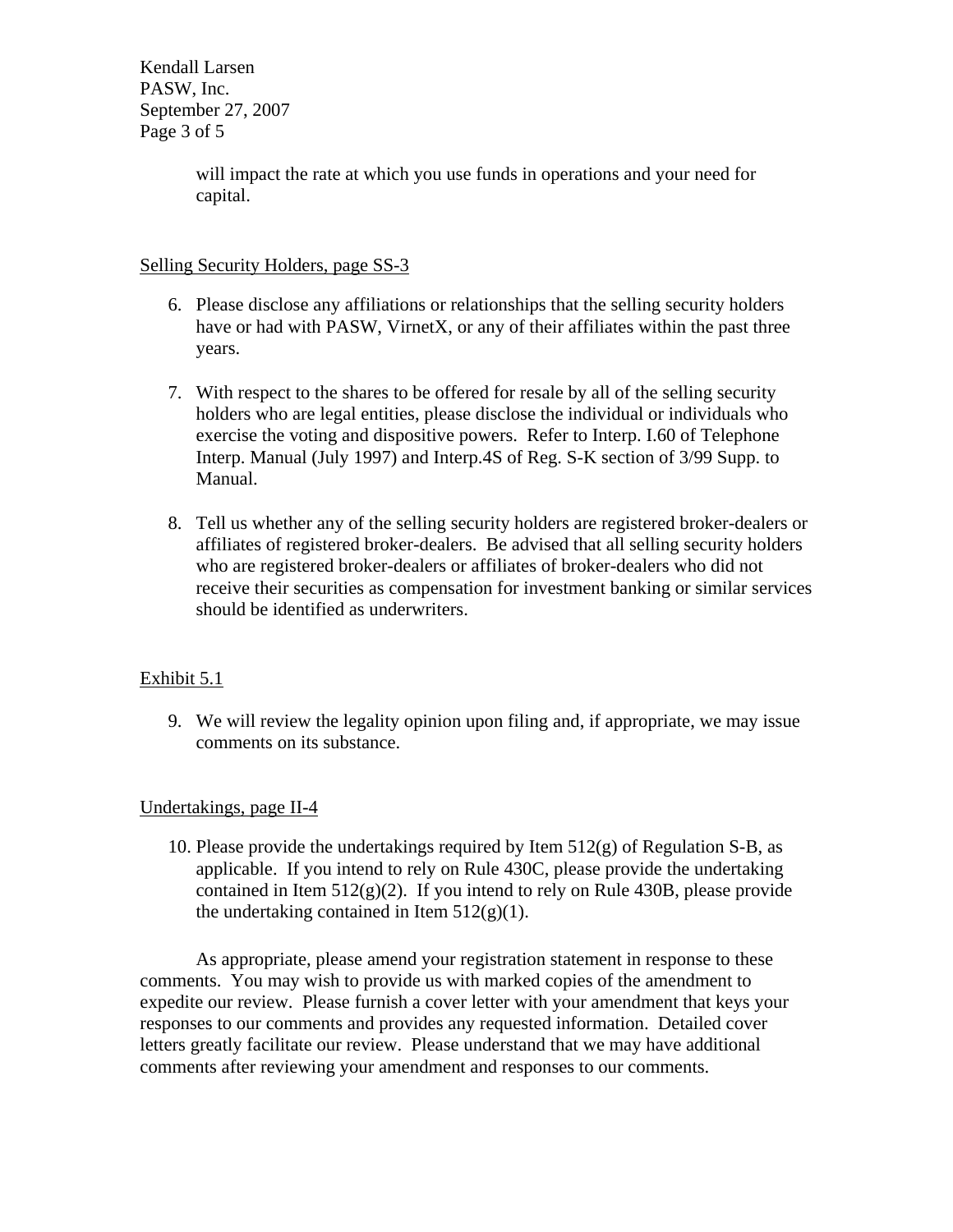Kendall Larsen PASW, Inc. September 27, 2007 Page 4 of 5

We urge all persons who are responsible for the accuracy and adequacy of the disclosure in the filing to be certain that the filing includes all information required under the Securities Act of 1933 and that they have provided all information investors require for an informed investment decision. Since the company and its management are in possession of all facts relating to a company's disclosure, they are responsible for the accuracy and adequacy of the disclosures they have made.

Notwithstanding our comments, in the event the company requests acceleration of the effective date of the pending registration statement, it should furnish a letter, at the time of such request, acknowledging that:

- should the Commission or the staff, acting pursuant to delegated authority, declare the filing effective, it does not foreclose the Commission from taking any action with respect to the filing;
- the action of the Commission or the staff, acting pursuant to delegated authority, in declaring the filing effective, does not relieve the company from its full responsibility for the adequacy and accuracy of the disclosure in the filing; and
- the company may not assert staff comments and the declaration of effectiveness as a defense in any proceeding initiated by the Commission or any person under the federal securities laws of the United States.

 In addition, please be advised that the Division of Enforcement has access to all information you provide to the staff of the Division of Corporation Finance in connection with our review of your filing or in response to our comments on your filing.

We will consider a written request for acceleration of the effective date of the registration statement as confirmation of the fact that those requesting acceleration are aware of their respective responsibilities under the Securities Act of 1933 and the Securities Exchange Act of 1934 as they relate to the proposed public offering of the securities specified in the above registration statement. We will act on the request and, pursuant to delegated authority, grant acceleration of the effective date.

We direct your attention to Rules 460 and 461 regarding requesting acceleration of a registration statement. Please allow adequate time after the filing of any amendment for further review before submitting a request for acceleration. Please provide this request at least two business days in advance of the requested effective date.